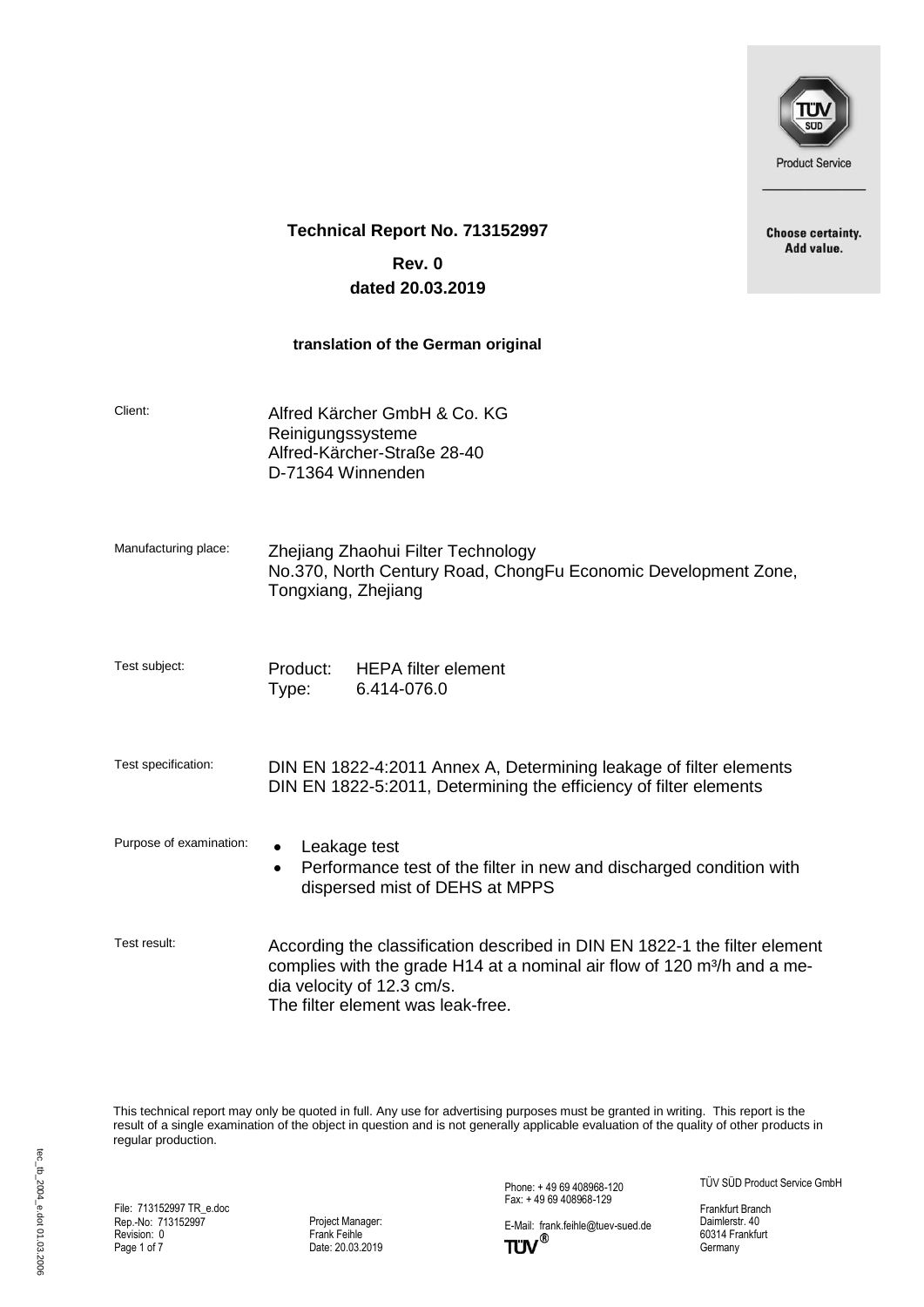

#### **Leak test**

| Test Aerosol:                    | <b>PAO</b>             |
|----------------------------------|------------------------|
| Face velocity:                   | ca. $1.3 \text{ cm/s}$ |
| Particle size / Median diameter: | ca. 190 nm             |
| Mass concentration:              | 1.5 $q/m^3$            |

test result: No leaks were detected.

#### **4. Remark**

This report documents the characteristics of the tested samples at the moment of the examination. Filtration performance under certain application conditions cannot necessarily be predicted from these data.

This report on the type testing is valid for filter elements that are identical with the test samples. The test organisation does not monitor the identity. This test report will lose its validity immediately:

- if it should emerge over the course of time that the measures taken concerning construction, reproduction, packing, etc. - do not provide any certainty that the required filter effect is attained by the use of this type of filter;
- if the materials, manufacture, or technical data of the filter type are changed;
- or if the basis for the examination is changed.

#### **This report will lose its validity, if the test standards change, latest on 31 st March 2022.**

#### **4.1 Remark about the marking:**

The marking of the filter is not according to the requirements of DIN EN 1822-1:2011, clause 9.

Phone: + 49 69 408968-120 Fax: + 49 69 408968-129

E-Mail: frank.feihle@tuev-sued.de<br>
TUV<sup>®</sup>

TÜV SÜD Product Service GmbH

Frankfurt Branch Daimlerstr. 40 60314 Frankfurt Germany